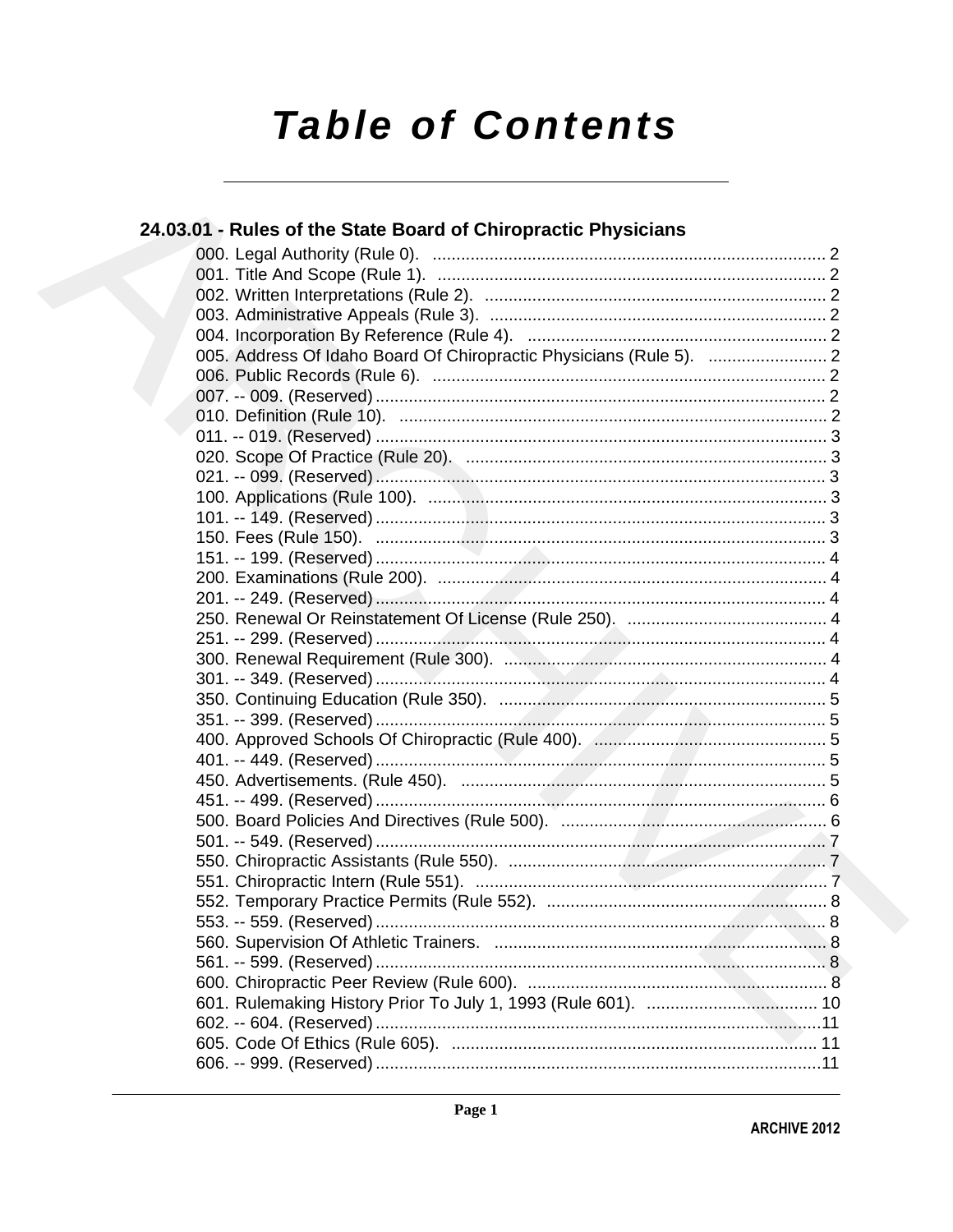#### **IDAPA 24 TITLE 03 CHAPTER 01**

#### **24.03.01 - RULES OF THE STATE BOARD OF CHIROPRACTIC PHYSICIANS**

#### <span id="page-1-1"></span><span id="page-1-0"></span>**000. LEGAL AUTHORITY (RULE 0).**

These rules are hereby prescribed and established pursuant to the authority vested in the State Board of Chiropractic Physicians by the provisions of Section 54-707, Idaho Code. (7-1-93)

#### <span id="page-1-2"></span>**001. TITLE AND SCOPE (RULE 1).**

These rules shall be cited as IDAPA 24.03.01, "Rules of the State Board of Chiropractic Physicians." (7-1-93)

#### <span id="page-1-3"></span>**002. WRITTEN INTERPRETATIONS (RULE 2).**

The board may have written statements that pertain to the interpretation of the rules of this chapter. Such interpretations, if any, are available for public inspection and copying at cost in the main office of the Bureau of Occupational Licenses. (3-15-02) Occupational Licenses.

#### <span id="page-1-4"></span>**003. ADMINISTRATIVE APPEALS (RULE 3).**

Administrative appeals shall be governed by the Administrative Procedure Act, Title 67, Chapter 52, Idaho Code. (3-15-02)

<span id="page-1-5"></span>**004. INCORPORATION BY REFERENCE (RULE 4).**

These rules do not incorporate by reference any document other than those sections of Idaho Code so referenced. (3-15-02)

#### <span id="page-1-6"></span>**005. ADDRESS OF IDAHO BOARD OF CHIROPRACTIC PHYSICIANS (RULE 5).**

**24.03.01 - RULES OF THE STATE BOARD OF [CH](mailto:chi@ibol.idaho.gov)IROPRACTIC PHYSICIANS<br>
1966.** LEGAL AITHY ORTLE D<sub>ist</sub> International technology vested in the State Bord of Chirometers<br>
There into surface procedure and earliers<br>
1970. THE AND The office of the Board of Chiropractic Physicians is located within the Bureau of Occupational Licenses, 700 W. State Street, Boise, Idaho 83702. The Bureau is open between the hours of 8:00 a.m. and 5:00 p.m. each day except Saturdays, Sundays and holidays. The phone number of the Board is (208) 334-3233. The Board's fax number is (208)  $334-3945$ . The Board's e-mail address is chi@ibol.idaho.gov. The Board's official website is http://<br>www.ibol.idaho.gov. (3-29-10) www.ibol.idaho.gov.

#### <span id="page-1-7"></span>**006. PUBLIC RECORDS (RULE 6).**

The records associated with the Board of Chiropractic Physicians are subject to the provisions of the Idaho Public Records Act, Title 9, Chapter 3, Idaho Code. (3-15-02) Records Act, Title 9, Chapter 3, Idaho Code.

#### <span id="page-1-8"></span>**007. -- 009. (RESERVED)**

#### <span id="page-1-10"></span><span id="page-1-9"></span>**010. DEFINITION (RULE 10).**

**01. Athletic Trainer**. A person licensed by the Idaho Board of Medicine pursuant to Section 54-3909, Idaho Code. (4-11-06)

- <span id="page-1-12"></span><span id="page-1-11"></span>**02. Board**. The State Board of Chiropractic Physicians as prescribed in Section 54-703, Idaho Code.  $(7-1-93)$
- <span id="page-1-15"></span><span id="page-1-14"></span><span id="page-1-13"></span>**03. Bureau**. The Bureau of Occupational Licenses as prescribed in Section 67-2602, Idaho Code. (3-15-02)

**04. Direct Personal Supervision**. Direct Personal Supervision means that the licensed chiropractic physician is physically present in the clinic, is monitoring the activities of the supervisee, and is available to intervene if necessary. intervene, if necessary.

**Inactive Retired**. The status of a licensee who is over sixty-five (65) years of age, has paid the inactive retired fee and is permanently retired from the practice of chiropractic. The holder of an inactive retired license may not practice chiropractic in Idaho. (3-15-02) license may not practice chiropractic in Idaho.

**Section 000 Page 2**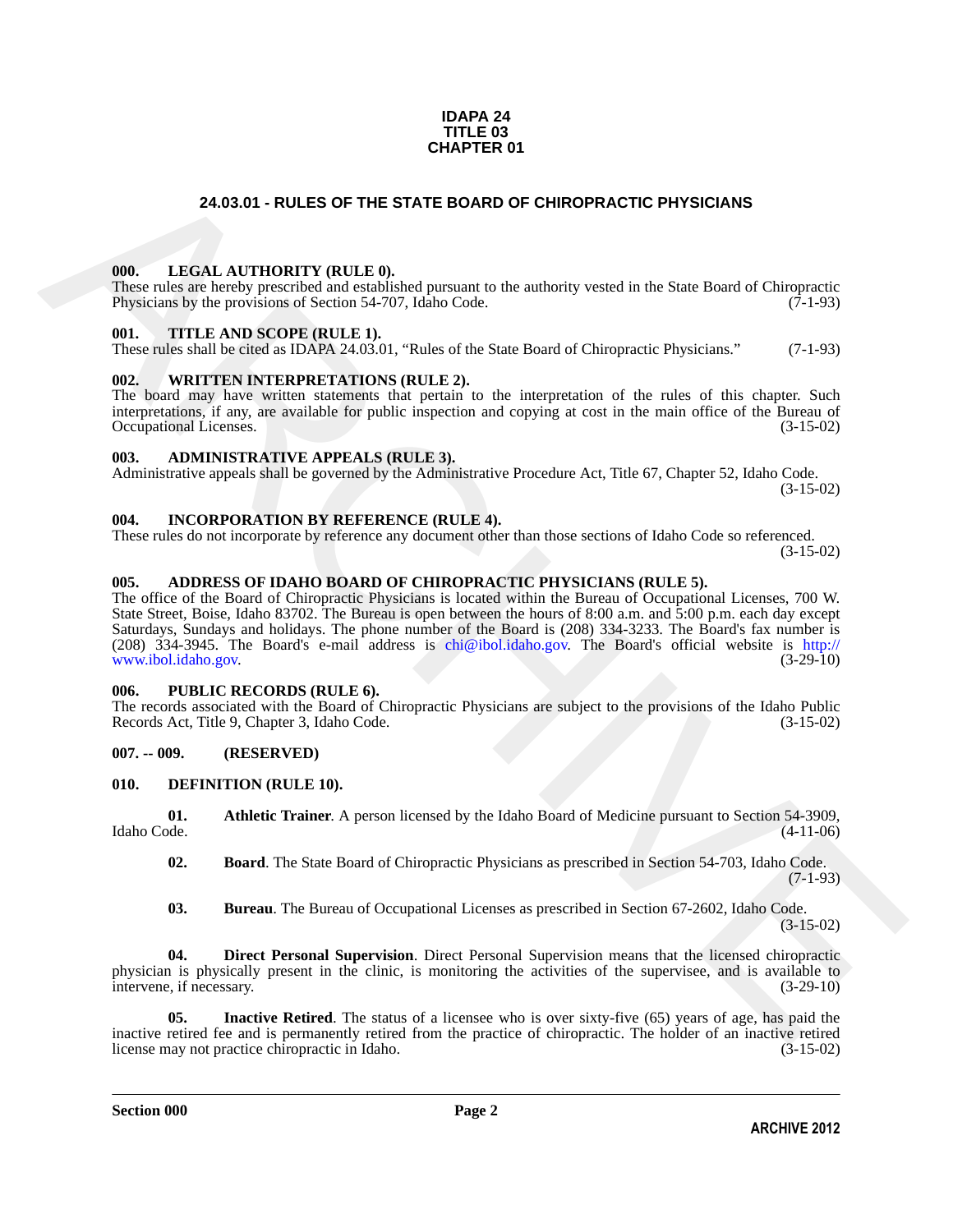### <span id="page-2-9"></span>*Bureau of Occupational Licenses of Chiropractic Physicians*

#### <span id="page-2-0"></span>**011. -- 019. (RESERVED)**

#### <span id="page-2-13"></span><span id="page-2-1"></span>**020. SCOPE OF PRACTICE (RULE 20).**

#### <span id="page-2-2"></span>**021. -- 099. (RESERVED)**

#### <span id="page-2-8"></span><span id="page-2-7"></span><span id="page-2-6"></span><span id="page-2-3"></span>**100. APPLICATIONS (RULE 100).**

|                                                                                                                                                | 06.                                                                                                                                                                                                                                                                                                                    | Inactive Status. The status of licensure that has been made inactive by compliance with Section<br>54-708(2) and Subsection 300.02. The holder of an inactive license may not practice chiropractic in Idaho. (3-15-02)                                                                                                                                                                                                                                            |             |
|------------------------------------------------------------------------------------------------------------------------------------------------|------------------------------------------------------------------------------------------------------------------------------------------------------------------------------------------------------------------------------------------------------------------------------------------------------------------------|--------------------------------------------------------------------------------------------------------------------------------------------------------------------------------------------------------------------------------------------------------------------------------------------------------------------------------------------------------------------------------------------------------------------------------------------------------------------|-------------|
| $011. - 019.$                                                                                                                                  |                                                                                                                                                                                                                                                                                                                        | (RESERVED)                                                                                                                                                                                                                                                                                                                                                                                                                                                         |             |
| 020.                                                                                                                                           |                                                                                                                                                                                                                                                                                                                        | <b>SCOPE OF PRACTICE (RULE 20).</b><br>Clinical nutritional methods as referenced in Section 54-704, Idaho Code, include, but are not limited to the clinical<br>use, administration, recommendation, compounding, prescribing, selling, and distributing vitamins, minerals,<br>botanical medicine, herbals, homeopathic, phytonutrients, antioxidants, enzymes, and glandular extracts, durable and<br>non-durable medical goods and devices in all their forms. | $(4-2-08)$  |
| $021. - 099.$                                                                                                                                  |                                                                                                                                                                                                                                                                                                                        | (RESERVED)                                                                                                                                                                                                                                                                                                                                                                                                                                                         |             |
| <b>100.</b>                                                                                                                                    |                                                                                                                                                                                                                                                                                                                        | <b>APPLICATIONS (RULE 100).</b>                                                                                                                                                                                                                                                                                                                                                                                                                                    |             |
| application.                                                                                                                                   | 01.                                                                                                                                                                                                                                                                                                                    | Application. Applications on forms furnished by the Bureau of Occupational Licenses must be<br>accompanied by an unmounted passport photograph taken within the twelve (12) months preceding the date of                                                                                                                                                                                                                                                           | $(3-15-02)$ |
|                                                                                                                                                | 02.                                                                                                                                                                                                                                                                                                                    | <b>Qualifications.</b>                                                                                                                                                                                                                                                                                                                                                                                                                                             | $(7-1-93)$  |
|                                                                                                                                                | a.                                                                                                                                                                                                                                                                                                                     | New applicants will meet the following requirements:                                                                                                                                                                                                                                                                                                                                                                                                               | $(7-1-93)$  |
|                                                                                                                                                | i.                                                                                                                                                                                                                                                                                                                     | National Boards Parts I, II, III, and IV.                                                                                                                                                                                                                                                                                                                                                                                                                          | $(7-1-99)$  |
|                                                                                                                                                | ii.                                                                                                                                                                                                                                                                                                                    | Graduation from a CCE approved college or university.                                                                                                                                                                                                                                                                                                                                                                                                              | $(7-1-93)$  |
|                                                                                                                                                | iii.<br>Applicants will be required to sign an affidavit swearing under oath that they have fully reviewed<br>and understand and will abide by the Chiropractic Act, Title 54, Chapter 7, Idaho Code, and the Board's Rules,<br>IDAPA 24, Title 03, Chapter 01, "Rules of the State Board of Chiropractic Physicians." |                                                                                                                                                                                                                                                                                                                                                                                                                                                                    | $(7-1-99)$  |
|                                                                                                                                                | b.                                                                                                                                                                                                                                                                                                                     | Endorsement applicants will meet the following requirements:                                                                                                                                                                                                                                                                                                                                                                                                       | $(7-1-93)$  |
| Successful passage of the National Boards Parts which were in effect at the time of graduation from<br>chiropractic college and physiotherapy. |                                                                                                                                                                                                                                                                                                                        | $(4-2-08)$                                                                                                                                                                                                                                                                                                                                                                                                                                                         |             |
|                                                                                                                                                | ii.                                                                                                                                                                                                                                                                                                                    | If licensed prior to January, 1980, CCE approved college or university not required. If licensed after<br>January, 1980, applicant must have graduated from a CCE approved college or university.                                                                                                                                                                                                                                                                  | $(7-1-93)$  |
| discipline.                                                                                                                                    | iii.                                                                                                                                                                                                                                                                                                                   | Five (5) years of consecutive practice immediately prior to application in another state without                                                                                                                                                                                                                                                                                                                                                                   | $(4-2-08)$  |
|                                                                                                                                                | iv.                                                                                                                                                                                                                                                                                                                    | National Board Special Purposes Examination for Chiropractors (SPEC).                                                                                                                                                                                                                                                                                                                                                                                              | $(7-1-99)$  |
|                                                                                                                                                | v.                                                                                                                                                                                                                                                                                                                     | Applicants will be required to sign an affidavit swearing under oath that they have fully reviewed<br>and understand and will abide by the Chiropractic Act, Title 54, Chapter 7, Idaho Code, and the Board's Rules,<br>IDAPA 24, Title 03, Chapter 01, "Rules of the State Board of Chiropractic Physicians."                                                                                                                                                     | $(7-1-99)$  |
| $101. - 149.$                                                                                                                                  |                                                                                                                                                                                                                                                                                                                        | (RESERVED)                                                                                                                                                                                                                                                                                                                                                                                                                                                         |             |
| <b>150.</b>                                                                                                                                    |                                                                                                                                                                                                                                                                                                                        | FEES (RULE 150).                                                                                                                                                                                                                                                                                                                                                                                                                                                   |             |
|                                                                                                                                                | 01.                                                                                                                                                                                                                                                                                                                    | Application Fee. Application Fee (includes original license) - Two hundred fifty dollars (\$250).                                                                                                                                                                                                                                                                                                                                                                  | $(3-10-00)$ |
|                                                                                                                                                | 02.                                                                                                                                                                                                                                                                                                                    | <b>Annual Renewal Fee</b> Annual Renewal Fee - One hundred dollars (\$100)                                                                                                                                                                                                                                                                                                                                                                                         | $(7-1-93)$  |

#### <span id="page-2-4"></span>**101. -- 149. (RESERVED)**

- <span id="page-2-12"></span><span id="page-2-11"></span><span id="page-2-10"></span><span id="page-2-5"></span>**150. FEES (RULE 150).**
	- **01. Application Fee**. Application Fee (includes original license) Two hundred fifty dollars (\$250). (3-10-00)
	- **02. Annual Renewal Fee**. Annual Renewal Fee One hundred dollars (\$100). (7-1-93)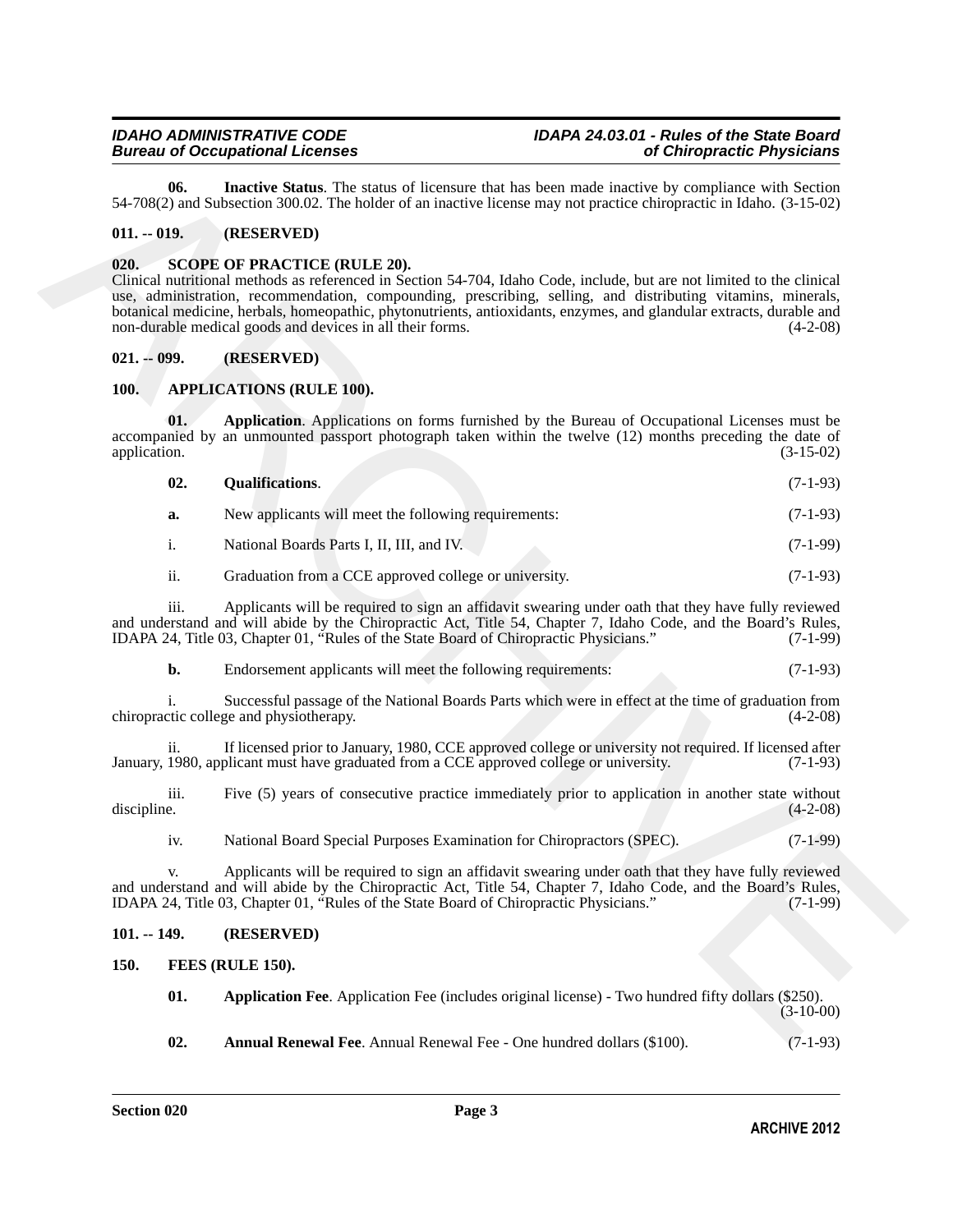*Bureau of Occupational Licenses of Chiropractic Physicians*

## <span id="page-3-9"></span><span id="page-3-8"></span>*IDAHO ADMINISTRATIVE CODE IDAPA 24.03.01 - Rules of the State Board*

|                        | 03. | <b>Inactive License.</b> Inactive License - Fifty dollars (\$50).                                                                                                                                                                                                                                                                                                                                                                                                                                                                                                                                                                             | $(7-1-93)$  |
|------------------------|-----|-----------------------------------------------------------------------------------------------------------------------------------------------------------------------------------------------------------------------------------------------------------------------------------------------------------------------------------------------------------------------------------------------------------------------------------------------------------------------------------------------------------------------------------------------------------------------------------------------------------------------------------------------|-------------|
|                        | 04. | <b>Inactive.</b> Inactive (retired, age sixty-five (65) and over) License - Five dollars (\$5).                                                                                                                                                                                                                                                                                                                                                                                                                                                                                                                                               | $(7-1-93)$  |
|                        | 05. | <b>Temporary Permit Fee.</b> Temporary Permit Fee - Fifty dollars (\$50).                                                                                                                                                                                                                                                                                                                                                                                                                                                                                                                                                                     | $(7-1-93)$  |
|                        | 06. | Non-Refundable. All fees are non-refundable.                                                                                                                                                                                                                                                                                                                                                                                                                                                                                                                                                                                                  | $(7-1-93)$  |
| $151. - 199.$          |     | (RESERVED)                                                                                                                                                                                                                                                                                                                                                                                                                                                                                                                                                                                                                                    |             |
| 200.                   |     | <b>EXAMINATIONS (RULE 200).</b><br>It shall be the applicant's duty to take and successfully pass the National Board Examinations administered by the<br>National Board of Chiropractic Examiners as specified in these rules.                                                                                                                                                                                                                                                                                                                                                                                                                | $(3-10-00)$ |
| $201. - 249.$          |     | (RESERVED)                                                                                                                                                                                                                                                                                                                                                                                                                                                                                                                                                                                                                                    |             |
| 250.                   |     | RENEWAL OR REINSTATEMENT OF LICENSE (RULE 250).                                                                                                                                                                                                                                                                                                                                                                                                                                                                                                                                                                                               |             |
|                        | 01. | <b>Expiration Date.</b> All chiropractic licenses expire and must be renewed annually in accordance<br>with Section 67-2614, Idaho Code. Licenses not so renewed will be canceled.                                                                                                                                                                                                                                                                                                                                                                                                                                                            | $(5-3-03)$  |
|                        | 02. | <b>Reinstatement</b> . Any license canceled for failure to renew may be reinstated in accordance with<br>Section 67-2614, Idaho Code, with the exception that the reinstatement fee shall be two hundred fifty dollars (\$250)<br>and the applicant shall submit proof of having met the required continuing education for the year of reinstatement.                                                                                                                                                                                                                                                                                         | $(5-3-03)$  |
|                        | 03. | <b>Canceled License.</b> A license that has been canceled for a period of more than five (5) years may be<br>re-issued in accordance with section 67-2614, Idaho Code.                                                                                                                                                                                                                                                                                                                                                                                                                                                                        | $(5-3-03)$  |
| $251. - 299.$          |     | (RESERVED)                                                                                                                                                                                                                                                                                                                                                                                                                                                                                                                                                                                                                                    |             |
| 300.                   |     | RENEWAL REQUIREMENT (RULE 300).                                                                                                                                                                                                                                                                                                                                                                                                                                                                                                                                                                                                               |             |
|                        | 01. | Active Status. Each renewal application must be accompanied by:                                                                                                                                                                                                                                                                                                                                                                                                                                                                                                                                                                               | $(7-1-93)$  |
|                        | a.  | The established fee; and                                                                                                                                                                                                                                                                                                                                                                                                                                                                                                                                                                                                                      | $(7-1-93)$  |
| approved by the board. | b.  | Certification of having attended and completed a minimum of twelve (12) hours of scientific<br>clinics, forums, or chiropractic study within the previous twelve (12) months, as approved by the Idaho Board of<br>Chiropractic Physicians. Effective January 1, 2009, certification of having attended and completed a minimum of<br>eighteen (18) hours of scientific clinics, forums, or chiropractic study within the previous twelve (12) months, as                                                                                                                                                                                     | $(4-2-08)$  |
|                        | 02. | <b>Inactive Status.</b> Each application for an Inactive status license must be accompanied by: (3-15-02)                                                                                                                                                                                                                                                                                                                                                                                                                                                                                                                                     |             |
|                        | a.  | The established fee; and                                                                                                                                                                                                                                                                                                                                                                                                                                                                                                                                                                                                                      | $(3-15-02)$ |
|                        | b.  | A written request to change a current active license to an inactive license.                                                                                                                                                                                                                                                                                                                                                                                                                                                                                                                                                                  | $(3-15-02)$ |
|                        | 03. | Waiving Continued Education Requirements. All continued education requirements will be<br>waived for any year or portion thereof that a licensee maintains an inactive license and is not actively practicing in<br>Idaho. Inactive license renewal notices and licenses will be marked "Inactive." When the licensee desires active<br>status, he must show acceptable fulfillment of continuing educational requirements for the current year and submit a<br>fee equivalent to the difference between the inactive and active renewal fee. The continuing educational requirement<br>and the fees will not be prorated for a partial year. | $(3-15-02)$ |

#### <span id="page-3-11"></span><span id="page-3-10"></span><span id="page-3-0"></span>**151. -- 199. (RESERVED)**

#### <span id="page-3-7"></span><span id="page-3-1"></span>**200. EXAMINATIONS (RULE 200).**

#### <span id="page-3-2"></span>**201. -- 249. (RESERVED)**

#### <span id="page-3-15"></span><span id="page-3-14"></span><span id="page-3-12"></span><span id="page-3-3"></span>**250. RENEWAL OR REINSTATEMENT OF LICENSE (RULE 250).**

#### <span id="page-3-13"></span><span id="page-3-4"></span>**251. -- 299. (RESERVED)**

#### <span id="page-3-5"></span>**300. RENEWAL REQUIREMENT (RULE 300).**

<span id="page-3-17"></span><span id="page-3-16"></span>

| - 01. | <b>Active Status.</b> Each renewal application must be accompanied by: | $(7-1-93)$ |
|-------|------------------------------------------------------------------------|------------|
|-------|------------------------------------------------------------------------|------------|

|  | The established fee: and |  | $(7-1-93)$ |
|--|--------------------------|--|------------|
|--|--------------------------|--|------------|

<span id="page-3-19"></span><span id="page-3-18"></span>

| а. | The established fee: and |  |  | $(3-15-02)$ |  |  |
|----|--------------------------|--|--|-------------|--|--|
|----|--------------------------|--|--|-------------|--|--|

#### <span id="page-3-6"></span>**301. -- 349. (RESERVED)**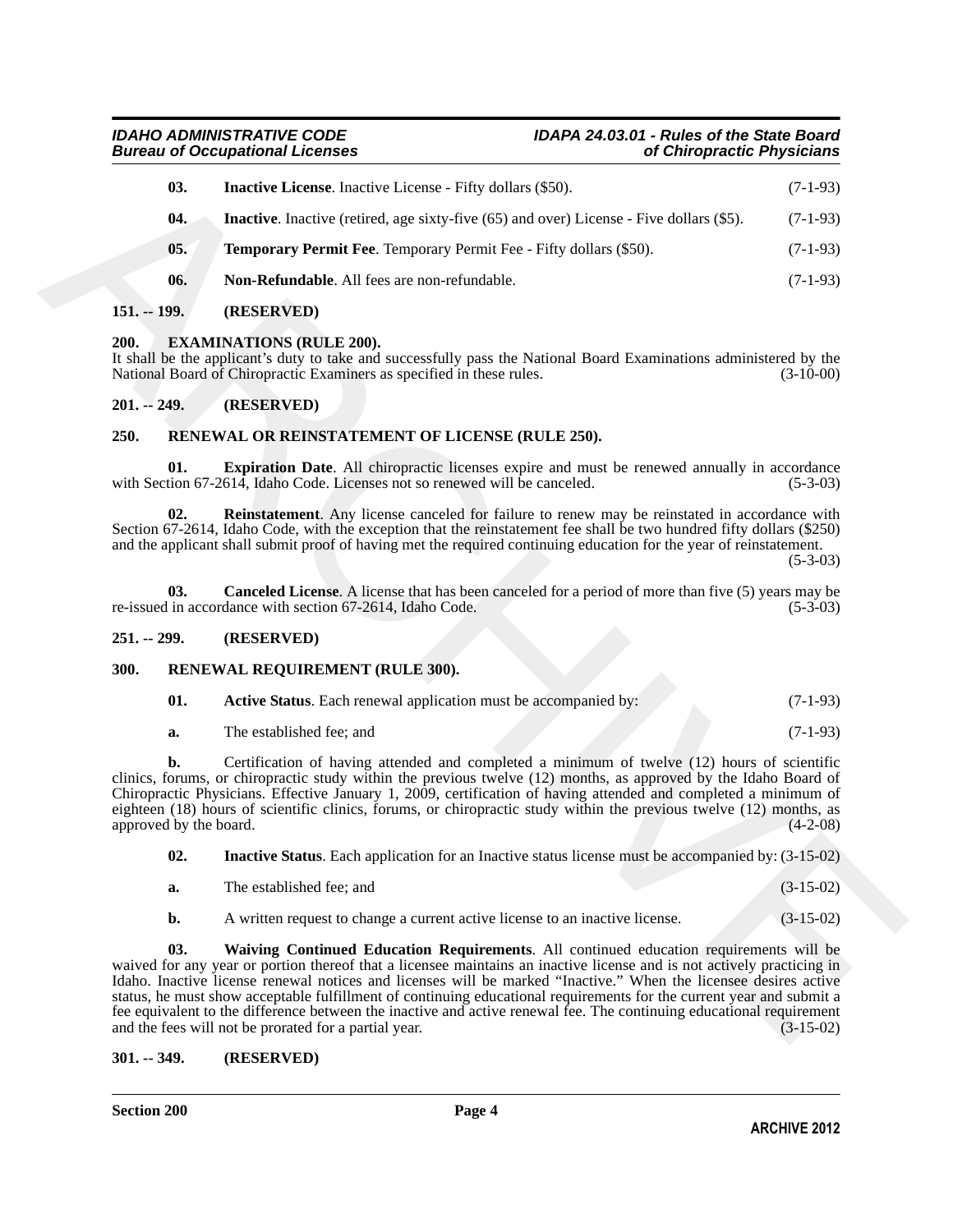### *Bureau of Occupational Licenses*

#### <span id="page-4-9"></span><span id="page-4-0"></span>**350. CONTINUING EDUCATION (RULE 350).**

In order to further protect the public health and to facilitate the administration of the Chiropractic Act, the board has formulated the following rules: (7-1-93)

**01. Subject Material**. The subject material of the continuing education requirement shall be germane actice of chiropractic and either: (3-15-02) to the practice of chiropractic and either;

<span id="page-4-12"></span>

| a. | Sponsored by an approved school of chiropractic; or | $(3-15-02)$ |
|----|-----------------------------------------------------|-------------|
|----|-----------------------------------------------------|-------------|

**b.** Otherwise approved by the board. (3-15-02)

<span id="page-4-13"></span>**c.** "Germane to the practice of chiropractic" shall be limited to Section 54-704(1), Idaho Code. (3-15-02)

**02. Verification of Attendance**. It shall be necessary for each licensee to maintain verification of attendance by securing authorized signatures or other documentation from the course instructors or sponsoring institution substantiating any and all hours attended by the applicant. This verification shall be maintained by the licensee and provided to the Board upon the request of the Board or its agent. (3-15-02)

<span id="page-4-10"></span>**03. Distance Learning and Home Study**. The board may approve a course of study for continuing education credit that does not include the actual physical attendance of the applicant in a face-to-face setting with the course instructor. Distance Learning or Home Study courses shall be eligible for continuing education credits if sponsored by an approved school of chiropractic or upon approval by the board. Licensee shall not accumulate more than six (6) continuing education hours per renewal period from distance learning or home study. (4-2-08)

<span id="page-4-11"></span>**04. Requests for Approval**. All requests for approval or pre-approval of educational programs must be made to the board in writing, and must be accompanied by a statement that includes the name of the instructor or instructors, the date and time and location of the course, the specific agenda for the course, the number of continuing education credit hours requested, and a statement of how the course is believed to be pertinent to the practice of chiropractic. (3-15-02)

#### <span id="page-4-1"></span>**351. -- 399. (RESERVED)**

#### <span id="page-4-2"></span>**400. APPROVED SCHOOLS OF CHIROPRACTIC (RULE 400).**

#### <span id="page-4-8"></span><span id="page-4-6"></span>**01. Requirement for Approval**. (7-1-93)

**SSI.** CONTINUENT EDICATION (RILE ASI).<br>
In carbon function of the Chinese the School and the School and Chinese interest and the Chinese time of the Chinese Chinese Chinese Chinese Chinese Chinese Chinese Chinese Chinese **a.** The Idaho Board of Chiropractic Physicians will consider only that school or college or university of chiropractic as a reputable school, college or university of chiropractic in good standing if such school, college or university conforms to the requirements of "recognized candidate for accreditation," or "accredited" of the Council of Chiropractic Education or any foreign country college which meets equivalent standards as determined by the Idaho Board of Chiropractic Physicians and teaches accredited courses in all the subjects set forth in Section 54-709(1)(b), Idaho Code. (7-1-93) Idaho Code. (7-1-93)

**b.** Regardless of the Council on Chiropractic Education status, the Board may make additional ents for approval as a reputable school, college or university of Chiropractic. (7-1-93) requirements for approval as a reputable school, college or university of Chiropractic.

<span id="page-4-7"></span>**02. New Schools**. Those graduates of new schools of chiropractic will only be accepted for licensure application provided the school reaches "recognized candidate for accreditation" status with the Council on Chiropractic Education within one year following the first graduating class and are approved by the Idaho Board of Chiropractic Physicians. (7-1-93)

#### <span id="page-4-3"></span>**401. -- 449. (RESERVED)**

#### <span id="page-4-5"></span><span id="page-4-4"></span>**450. ADVERTISEMENTS. (RULE 450).**

No chiropractor shall disseminate or cause the dissemination of any advertisement or advertising which is any way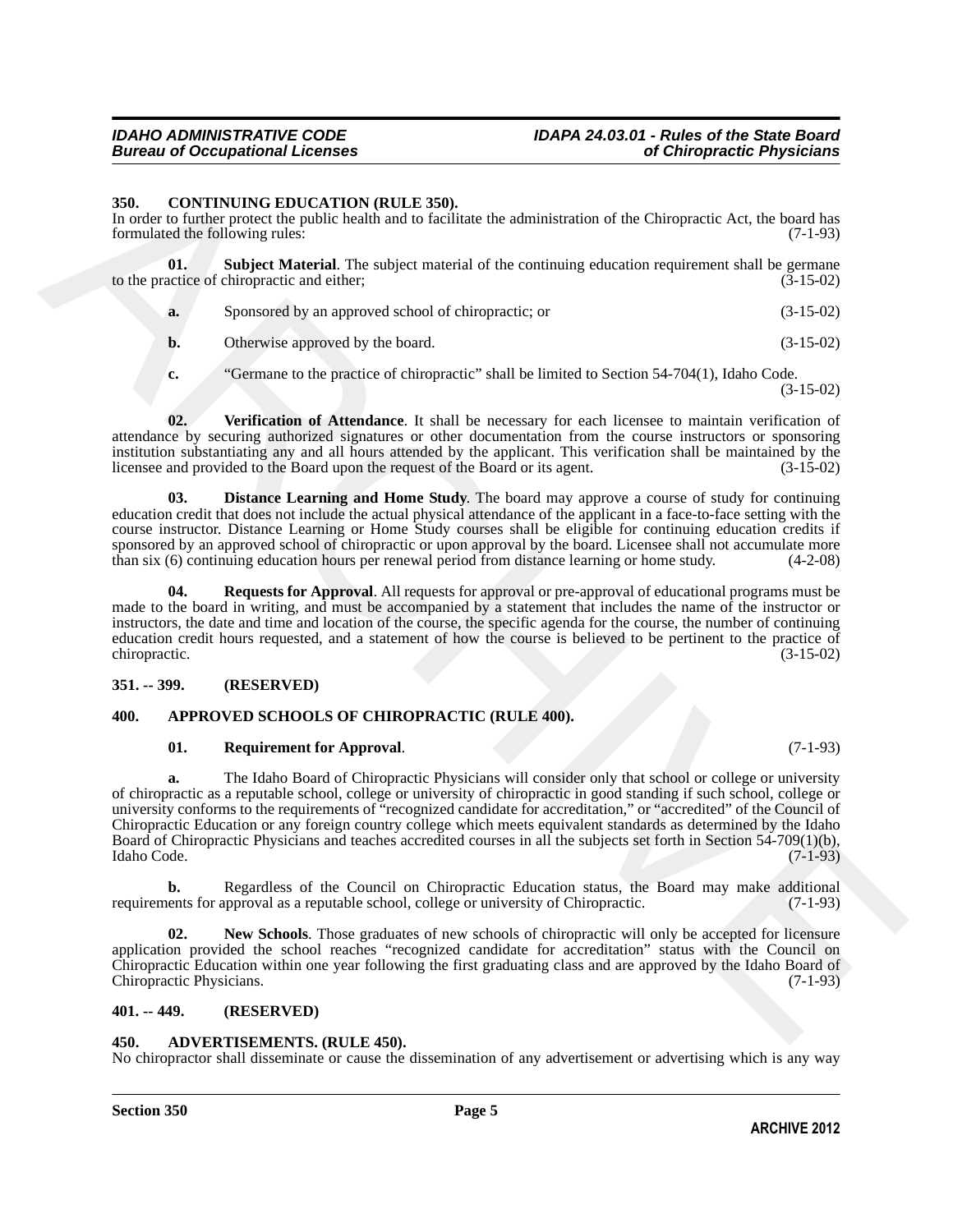fraudulent, false, deceptive or misleading. Any advertisement or advertising shall be deemed by the board to be fraudulent, false, deceptive, or misleading if it:

<span id="page-5-10"></span><span id="page-5-4"></span>**01. Contains a Misrepresentation of Fact**. Contains a misrepresentation of fact; or (7-1-93)

Frankfurt, fake, decretive are misleading Arty advantions or advantiating dual be decreted by the board by the board by the board by the board by the board of Eucklin (Fig. Contains a Microprocentation of Eucklin contains **02. Misleading or Deceptive**. Is misleading or deceptive because in its content or in the context in which it is presented it makes only a partial disclosure of relevant facts. More specifically, it is misleading and deceptive for a chiropractor to advertise free services (i.e. x-rays, examination, etc.) or services for a specific charge when in fact the chiropractor is transmitting a higher charge for the advertised services to a third party payor for payment or charges the patient or a third party. It is misleading and deceptive for a chiropractor or a group of chiropractors to advertise a chiropractic referral service or bureau unless the advertisement specifically names each of the individual chiropractors who are participating in the referral service or bureau; or (7-1-93)

<span id="page-5-5"></span>**03. Creates False, or Unjustified Expectations of Beneficial Treatment or Successful Cures**. Creates false, or unjustified expectations of beneficial treatment or successful cures; or (7-1-93)

<span id="page-5-2"></span>**04.** Appeals Primarily to Lay Person. Is likely to appeal primarily to a lay person's fears, ignorance, ies regarding his state of health or physical well-being; or or anxieties regarding his state of health or physical well-being; or

<span id="page-5-8"></span>**05. Fails to Identify**. Fails to identify conspicuously the chiropractor or chiropractors referred to in the ng as a chiropractor or chiropractors; or  $(7-1-93)$ advertising as a chiropractor or chiropractors; or

<span id="page-5-9"></span>**06. Failure to Perform**. Contains any representations or claims, as to which the chiropractor, referred to in the advertising, fails to perform; or (7-1-93)

<span id="page-5-11"></span>**07. Use of the Term "Chiropractor."** Contains any representation which identifies the chiropractic practice being advertised by a name which does not include the terms "chiropractor," "chiropractic," or some easily recognizable derivative thereof; or (7-1-93)

<span id="page-5-3"></span>**08. Area of Practice**. Contains any representation regarding a preferred area of practice or an area of practice in which the practitioner in fact specializes, which represents or implies that such specialized or preferred area of practice requires, or that the practitioner has received any license or recognition by the state of Idaho or its authorized agents, which is superior to the license and recognition granted to any chiropractor who successfully meets the licensing requirements of Chapter 7, Title 54, Idaho Code; or (7-1-93)

<span id="page-5-6"></span>**09. Deceptive or Misleading Heading**. Appears in any classified directory, listing, or compendium under a heading, which when considered together with the advertisement, has the capacity or tendency to be deceptive or misleading with respect to the profession or professional status of the chiropractor; or (7-1-93) deceptive or misleading with respect to the profession or professional status of the chiropractor; or

<span id="page-5-7"></span>**10. Deceptive or Misleading Information**. Contains any other representation, statement or claim misleading or deceptive. (7-1-93) which is misleading or deceptive.

<span id="page-5-0"></span>**451. -- 499. (RESERVED)**

#### <span id="page-5-12"></span><span id="page-5-1"></span>**500. BOARD POLICIES AND DIRECTIVES (RULE 500).**

<span id="page-5-16"></span>**01. Register**. The board shall keep on file a current register of all applicants for licensure, rejected applicants and licentiates, and the current license status of all licensed Idaho Chiropractic Physicians. (7-1-93)

<span id="page-5-15"></span>**02. Board of Chiropractic Physicians' Agents**. The board shall authorize, by written agreement, the of Occupational Licenses to act as agent in its interest. (7-1-93) Bureau of Occupational Licenses to act as agent in its interest.

<span id="page-5-14"></span>**03. Board Budget**. The board shall assist in preparation of an annual budget including all anticipated ures and income. (7-1-93) expenditures and income.

<span id="page-5-13"></span>**04.** Authorized Expenditures. The Board authorizes actual and necessary expenditures for Board to Board Members outside of Board meetings. (7-1-93) business to Board Members outside of Board meetings.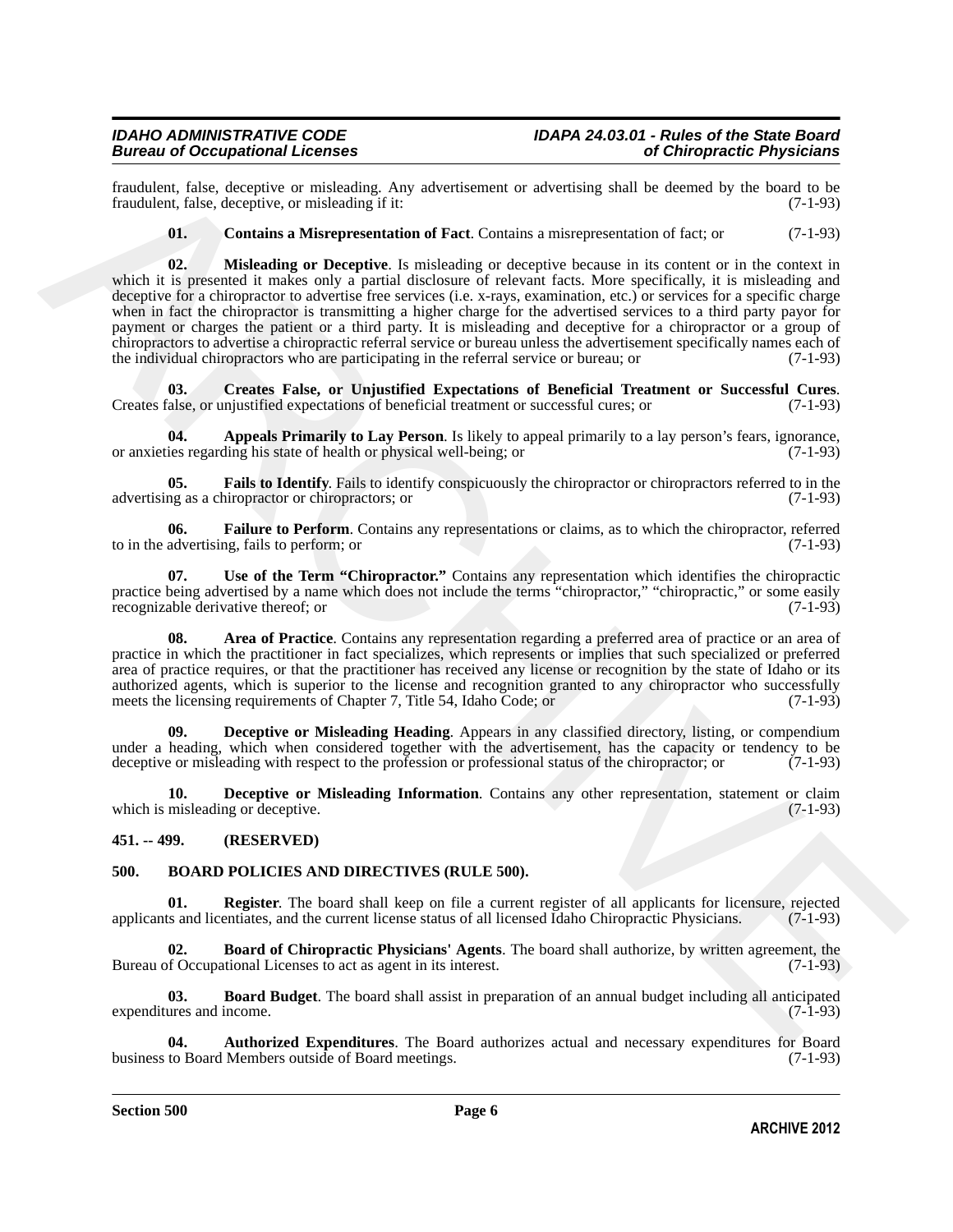<span id="page-6-3"></span>**05. Delegates to Federation of Chiropractic Licensing Boards**. Authorized delegates to the annual congress shall receive the honorarium and travel expenses as provided in Section 54-706(4), Idaho Code. (7-1-93)

#### <span id="page-6-0"></span>**501. -- 549. (RESERVED)**

### <span id="page-6-4"></span><span id="page-6-1"></span>**550. CHIROPRACTIC ASSISTANTS (RULE 550).**

<span id="page-6-7"></span>**01. Definition**. A chiropractic assistant is defined as any individual functioning in a dependent relationship with a supervising chiropractic physician in the performance of any chiropractic practice. (7-1-93)

**02.** Chiropractic Physician Responsible and Liable. The chiropractic physician shall be responsible and liable for: (7-1-93) and liable for: (7-1-93)

<span id="page-6-6"></span>

| a. | Direct supervision; | $(7-1-93)$ |  |
|----|---------------------|------------|--|
|    |                     |            |  |

**b.** Any acts of the assistant in the performance of chiropractic practice; (7-1-93)

**c.** Proper training and capabilities of the chiropractic assistant before authorization is given to any chiropractic practice. (7-1-93) perform any chiropractic practice.

<span id="page-6-5"></span>

| 03. | <b>Chiropractic Assistant Limitations.</b> A chiropractic assistant shall not: | $(7-1-93)$ |
|-----|--------------------------------------------------------------------------------|------------|
|-----|--------------------------------------------------------------------------------|------------|

| a. | Manipulate articulations: |  | $(7-1-93)$ |
|----|---------------------------|--|------------|
|----|---------------------------|--|------------|

<span id="page-6-11"></span>**b.** Provide diagnostic results or interpretations to the patient; (7-1-93)

**c.** Provide treatment advice to any patient without instructions from the supervising Chiropractic Physician. (7-1-93) Physician. (7-1-93)

#### <span id="page-6-8"></span><span id="page-6-2"></span>**551. CHIROPRACTIC INTERN (RULE 551).**

**C5. Delegates to Peteration of Chiremeteric Licensing Bounds.** Andweived delegates to he mental<br>
S91,  $\approx$  **S89, CRESCINNTS** (RULE S49),<br> **S81. CRESCINNEY (RESORTANTS)**<br>
S81. **CRESCINNEY (RESORTANTS)**<br>
S61. **CRESCI Definition**. A chiropractic intern is defined as any individual who is presently enrolled in a school of chiropractic and is qualified to practice as an intern as established by the approved chiropractic college that the individual attends and who will function in a dependent relationship with a supervising chiropractic physician in the performance of chiropractic practice.

**02.** Chiropractic Physician Responsible and Liable. The chiropractic physician shall be responsible e for: (3-15-02) and liable for:

<span id="page-6-10"></span>

| Direct personal supervision of the intern; |  | $(3-15-02)$ |
|--------------------------------------------|--|-------------|
|                                            |  |             |

**b.** Any acts of the intern in the performance of chiropractic practice; (3-15-02)

**c.** Determining that the intern possesses sufficient training and capabilities before authorization is perform any chiropractic practice. (3-15-02) given to perform any chiropractic practice.

<span id="page-6-9"></span>

| 03. | <b>Chiropractic Intern Limitations.</b> A chiropractic intern shall not: | $(3-15-02)$ |
|-----|--------------------------------------------------------------------------|-------------|
|-----|--------------------------------------------------------------------------|-------------|

**a.** Perform any chiropractic practice independently, but must perform all such practice under the rsonal supervision of a licensed Chiropractic Physician; (3-15-02) direct personal supervision of a licensed Chiropractic Physician;

**b.** Provide diagnostic results or interpretations to the patient prior to consultation with the supervising ctic Physician: (3-15-02) Chiropractic Physician;

**c.** Provide treatment advice to any patient without instructions from the supervising Chiropractic Physician. (3-15-02) Physician. (3-15-02)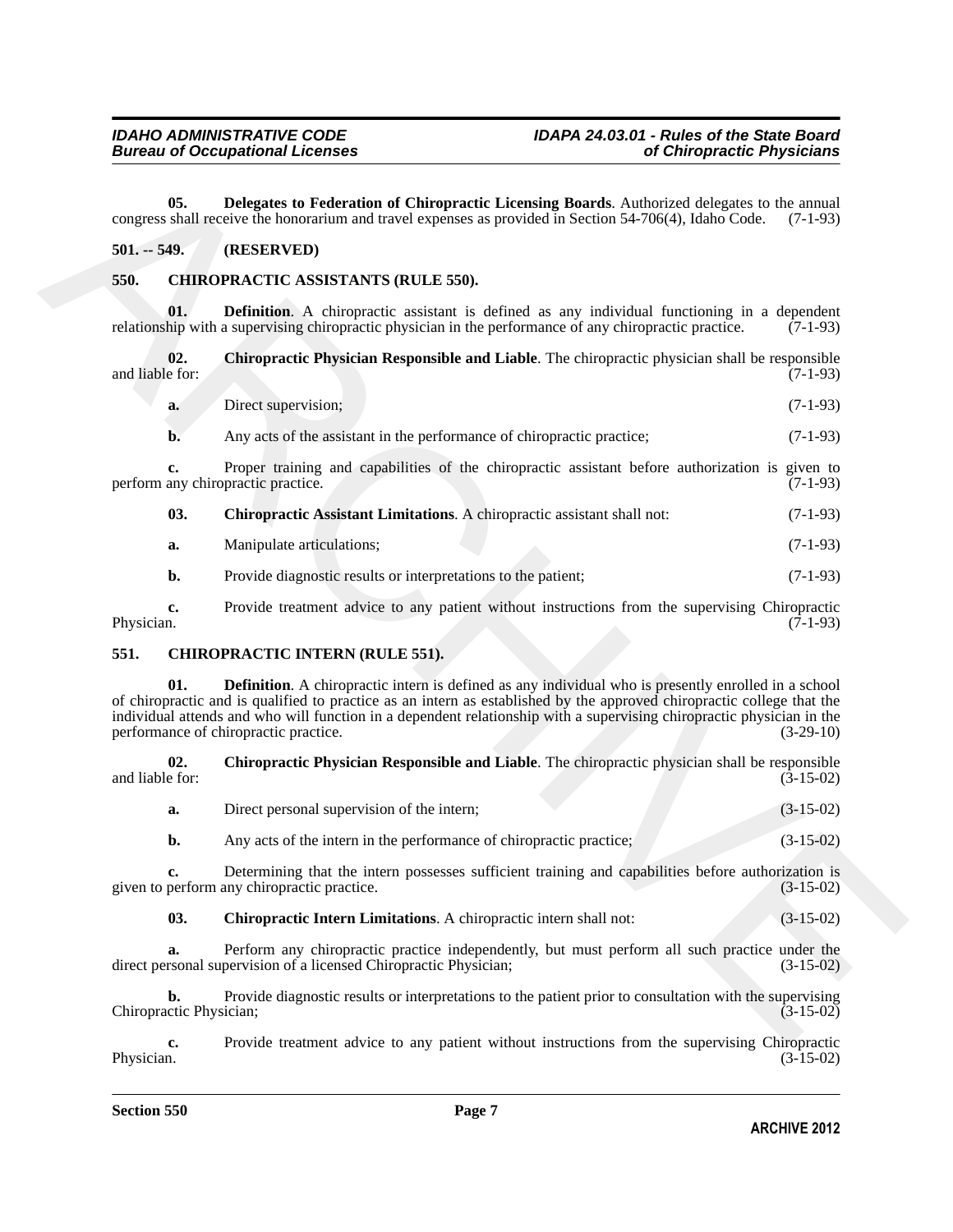#### <span id="page-7-9"></span><span id="page-7-0"></span>**552. TEMPORARY PRACTICE PERMITS (RULE 552).**

When an original application for license or internship is accepted by the board as being fully completed, in accordance with the requirements of the Idaho Chiropractic Physician Law and these Rules, a temporary permit to practice may be issued. (3-15-02)

<span id="page-7-11"></span>**01.** Supervision Required. A permit holder may work only when under the direct personal supervision of a chiropractic physician currently licensed in Idaho. The name, address and signature of the supervising chiropractic physician shall appear on the application. (3-15-02)

<span id="page-7-10"></span>**02. Only One Permit May Be Issued**. Only one (1) permit may be issued under any circumstances to *d*idual. (3-15-02) any individual.

<span id="page-7-12"></span>**03. Validity of Temporary Permits.** Temporary permit to practice will be valid for a period not to exceed twelve (12) months and only: (3-15-02)

**a.** In the case of an applicant for Idaho licensure, until the results of the next scheduled examination have been released. No work permit will be issued to an applicant who has previously failed an examination for licensure in this or any other state, territory, possession, or country more than once. Failure to sit for the next scheduled examination will invalidate the work permit and no further permits will be issued.  $(3-29-10)$ scheduled examination will invalidate the work permit and no further permits will be issued.

**SS2.** TEMPORA IN PRACTICE PERMITS (RILE 552), readed by the load of scheme of the search in control to the properties of the control in the search in the search is a search in the search in the search in the search in th **b.** In the case of an intern, until the scheduled date of graduation from an approved school of chiropractic. Upon original application for licensure in Idaho, the intern permit may be extended by the board until the results of the next scheduled examination have been released. No work permit will be issued to an applicant who has previously failed an examination for licensure in this or any other state, territory, possession, or country more than once. Failure to sit for the next scheduled examination will invalidate the work permit and no further permits will be issued. (3-29-10) will be issued.  $(3-29-10)$ 

#### <span id="page-7-1"></span>**553. -- 559. (RESERVED)**

#### <span id="page-7-8"></span><span id="page-7-2"></span>**560. SUPERVISION OF ATHLETIC TRAINERS.**

Idaho licensed chiropractic physicians who are designated as a directing physician responsible for the supervision of licensed athletic trainers shall comply with all duties and responsibilities of a directing physician as set forth in IDAPA 22.01.10, "Rules for the Licensure of Athletic Trainers to Practice in Idaho," except that designated chiropractic physicians shall not be required to register.

#### <span id="page-7-3"></span>**561. -- 599. (RESERVED)**

#### <span id="page-7-5"></span><span id="page-7-4"></span>**600. CHIROPRACTIC PEER REVIEW (RULE 600).**

<span id="page-7-7"></span>**01. Purpose and Composition of Peer Review Committee**. There is hereby established a Peer Review Committee, the members of which will function at the will of the Idaho State Board of Chiropractic Physicians. (7-1-98)

**a.** The purpose of the Peer Review Committee is to review those matters relative to the ateness quality utilization, and cost of chiropractic care in the state of Idaho. (7-1-98) appropriateness, quality, utilization, and cost of chiropractic care in the state of Idaho.

**b.** The Committee will be comprised of a chairman and a minimum of five (5) members, all of whom will be appointed by the members of the Board, and all of whom will serve at the pleasure of the Board. They may be removed from the Committee by vote of the Board, at any time, without cause. (7-1-98) removed from the Committee by vote of the Board, at any time, without cause.

**c.** The Board will appoint one (1) of its members to act as a liaison between the Board and the Committee. This liaison will serve at the pleasure of the Board and may be removed by the Board, at any time, without cause. (7-1-98)

#### <span id="page-7-6"></span>**02. Definitions**. (7-1-98)

**Section 552 Page 8**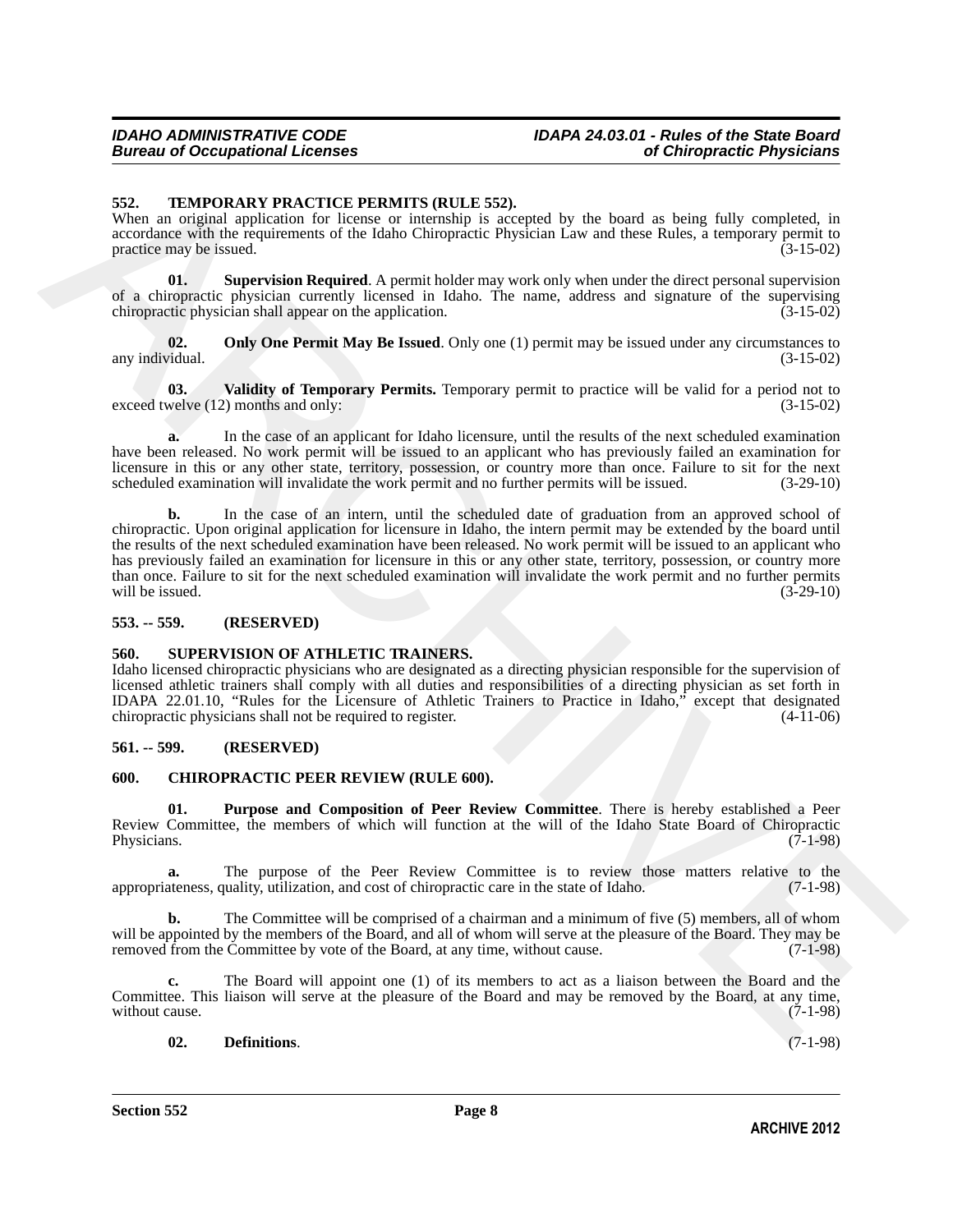#### *IDAHO ADMINISTRATIVE CODE IDAPA 24.03.01 - Rules of the State Board Bureau of Occupational Licenses of Chiropractic Physicians*

**a.** "Board" means the Idaho State Board of Chiropractic Physicians. (7-1-98)

**b.** "Patient" means an individual who has received treatment from an Idaho licensed chiropractor, or who has received treatment under the supervision or direction of an Idaho licensed chiropractor, which treatment is within the scope of practice for a chiropractor within the state of Idaho. (7-1-98)

**c.** "Peer Review" means an evaluation performed by members of the Committee, which review will include the appropriateness, quality, utilization, and cost of chiropractic services and ethical performance of chiropractic care. (7-1-98)

**d.** "Peer Review Committee Members" shall mean those individuals appointed by the Board to serve eer Review Committee. (7-1-98) on the Peer Review Committee.

**e.** "Individual Reviewers" means those individual members of the Committee who are designated by the chairman of the Committee to conduct a peer review evaluation of any particular matter. (7-1-98)

#### <span id="page-8-0"></span>**03. Committee Criteria**. (7-1-98)

**a.** Requirements for Membership: To be considered for appointment to the Committee, an applicant (7-1-98) shall: (7-1-98)

i. Hold a current Idaho license to practice chiropractic, which license is in good standing and which r been the subject of a formal disciplinary action in any jurisdiction; (7-1-98) has never been the subject of a formal disciplinary action in any jurisdiction;

ii. Be actively engaged in the practice of chiropractic for the past four  $(4)$  years, with the most recent of those years having been spent in Idaho.  $(7-1-98)$ two  $(2)$  of those years having been spent in Idaho.

iii. Obtain such peer review training as may be required by the Board. (3-15-02)

**b.** Appointment Process: Each year the Board will notify all Idaho licensed chiropractors of the and deadlines by which they may self-submit for membership on the Committee. (7-1-98) process and deadlines by which they may self-submit for membership on the Committee.

i. The submissions will be maintained on file for one (1) year; after which time they will be discarded without notice to the applicants. (7-1-98)

ii. The Board will notify those individuals who are named to the Committee of their appointment.

(7-1-98)

**c.** Limitations of Peer Review Committee Members. While serving on the Peer Review Committee, a member shall not:

i. Solicit to do independent medical examinations and/or reviews for insurance companies, attorneys or other third parties; (7-1-98)

ii. Utilize any designation or other reference to Committee membership on any advertisement, it depends to the place. (7-1-98) including telephone book, office, letterhead, or any other place.

**d.** Reimbursement: Committee members will be afforded expense reimbursement in accordance with state employee travel regulations upon Board approval. (7-1-98)

#### <span id="page-8-1"></span>**04. Standards**. (7-1-98)

**EXAMPLE Theorem for the bottom** of Chiengardic Physicians Total Sciences<br>
We has a "Bottom" merecan relationship who has restricted the matrician line of the science of the science of the science of the science of the sc **a.** In conducting any review, the Committee will utilize the Guidelines for Chiropractic Quality Assurance and Practice Parameters, Proceedings of the Mercy Center Consensus Conference, and Procedural/ Utilization Facts, Chiropractic/Physical Therapy Treatment Standards, a Reference Guide, 6th Edition, Robert E. Olson, D.C. (3-30-07)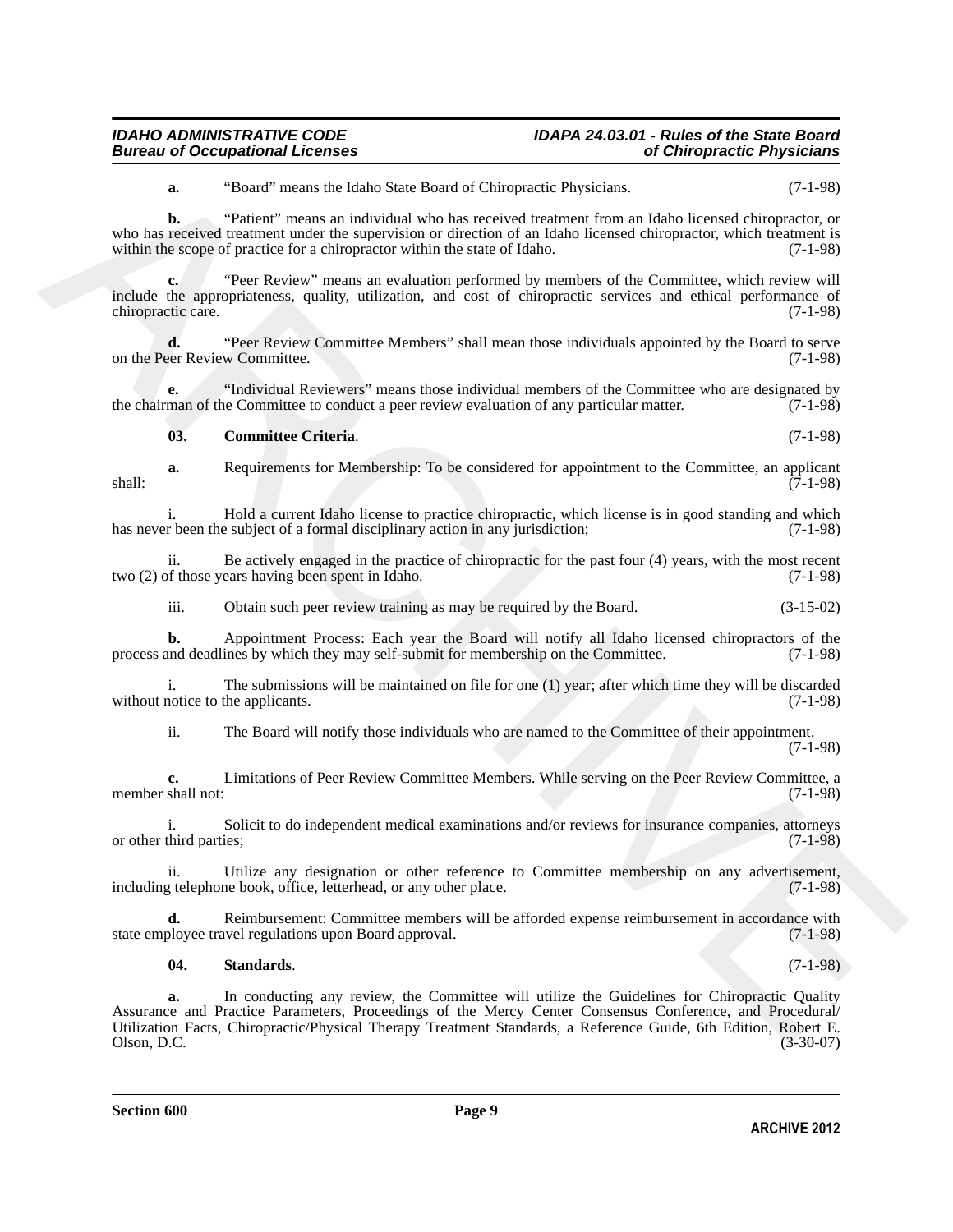#### *IDAHO ADMINISTRATIVE CODE IDAPA 24.03.01 - Rules of the State Board Bureau of Occupational Licenses of Chiropractic Physicians*

**b.** The reviewing chiropractors will be expected to utilize their own experience and other reference n ascertaining the reasonableness and appropriateness of care provided. (7-1-98) sources in ascertaining the reasonableness and appropriateness of care provided.

<span id="page-9-4"></span>**05. Who May Utilize the Services of the Committee**. A request for peer review may be submitted to the Committee by a patient, the patient's legal representative, an insurer or other third-party payor or health care provider, or the treating chiropractic physician. (7-1-98)

**06. Form of Request**. A request for peer review must be submitted to the Committee on forms available from the Board offices. (7-1-98)

<span id="page-9-2"></span><span id="page-9-1"></span>**07. Fees for Review**. The following fees will be assessed: (7-1-98)

**a.** If review is requested by a patient: no charge. (7-1-98)

**b.** If review is requested by a treating physician, an insurer or third party provider: (7-1-98)

i. One hundred twenty-five dollars (\$125) for a review of claims in the amount of one thousand (\$1,000) or less; (3-30-01) dollars  $(\$1,000)$  or less;

ii. Two hundred fifty dollars (\$250) for a review of claims in the amount of one thousand one dollars or more and not exceeding three thousand dollars (\$3,000); (3-30-01)  $($1,001)$  or more and not exceeding three thousand dollars  $($3,000)$ ;

iii. Three hundred fifty dollars  $(\$350)$  for a review of claims in the amount of three thousand one  $\$3,001)$  or more;  $(3-30-01)$ dollars  $(\$3,001)$  or more;

**c.** Payment for reviews by the insurer or third-party provider is required prior to implementation of  $(7-1-98)$ any review process.

#### <span id="page-9-3"></span>**08.** Procedures for Review. (7-1-98)

**a.** All reviews will be blind reviews. The identity of the patient, treating physician, and any insurer or ty payor for the services will be unknown to the individual reviewers. (7-1-98) third-party payor for the services will be unknown to the individual reviewers.

**b.** Peer review will be conducted only upon request. The opportunity for participation in the review will be made available to the non-requesting party or parties. With the exception of the treating chiropractic physician, there is no requirement of participation in the peer review process. (7-1-98) physician, there is no requirement of participation in the peer review process.

**c.** Reviews will be conducted by three (3) individual reviewers, to be chosen from the membership of mittee by the chairman. (7-1-98) the Committee by the chairman.

**Example 2 C** The revision chiefrence of the represent on units relation to the consistence of the consistence of the Committee Schemes of Care and the consistence of the Committee Schemes of the Committee Schemes (Sepa **d.** The individual reviewers will conduct their evaluation, reach an agreement as to the outcome, and report that outcome to the chairman. If any of the parties desire to appeal this decision, they may within sixty (60) days of the decision notify the chairman who will appoint one (1) new reviewer to conduct an evaluation and report the outcome to the chairman. There will be no further rights to appeal. Decisions of the individual reviewer will not<br>be subject to challenge. (4-11-06) be subject to challenge.

**e.** The chairman will provide regular reports to the Board liaison. If it is the opinion of the reviewers that a licensed chiropractic physician has violated any of the laws and rules governing continued licensure, the Committee chairman will notify the Board liaison, immediately. The liaison will then refer the matter for further investigation and potential disciplinary action by the Board. (7-1-98) investigation and potential disciplinary action by the Board.

#### <span id="page-9-0"></span>**601. RULEMAKING HISTORY PRIOR TO JULY 1, 1993 (RULE 601).**

Supersedes Rules adopted September 7, 1977 Authority Chapter 7, Title 54, Idaho Code, July 1, 1980 Adopted Under Emergency Provisions, June 10, 1982 Final Adoption, August 21, 1982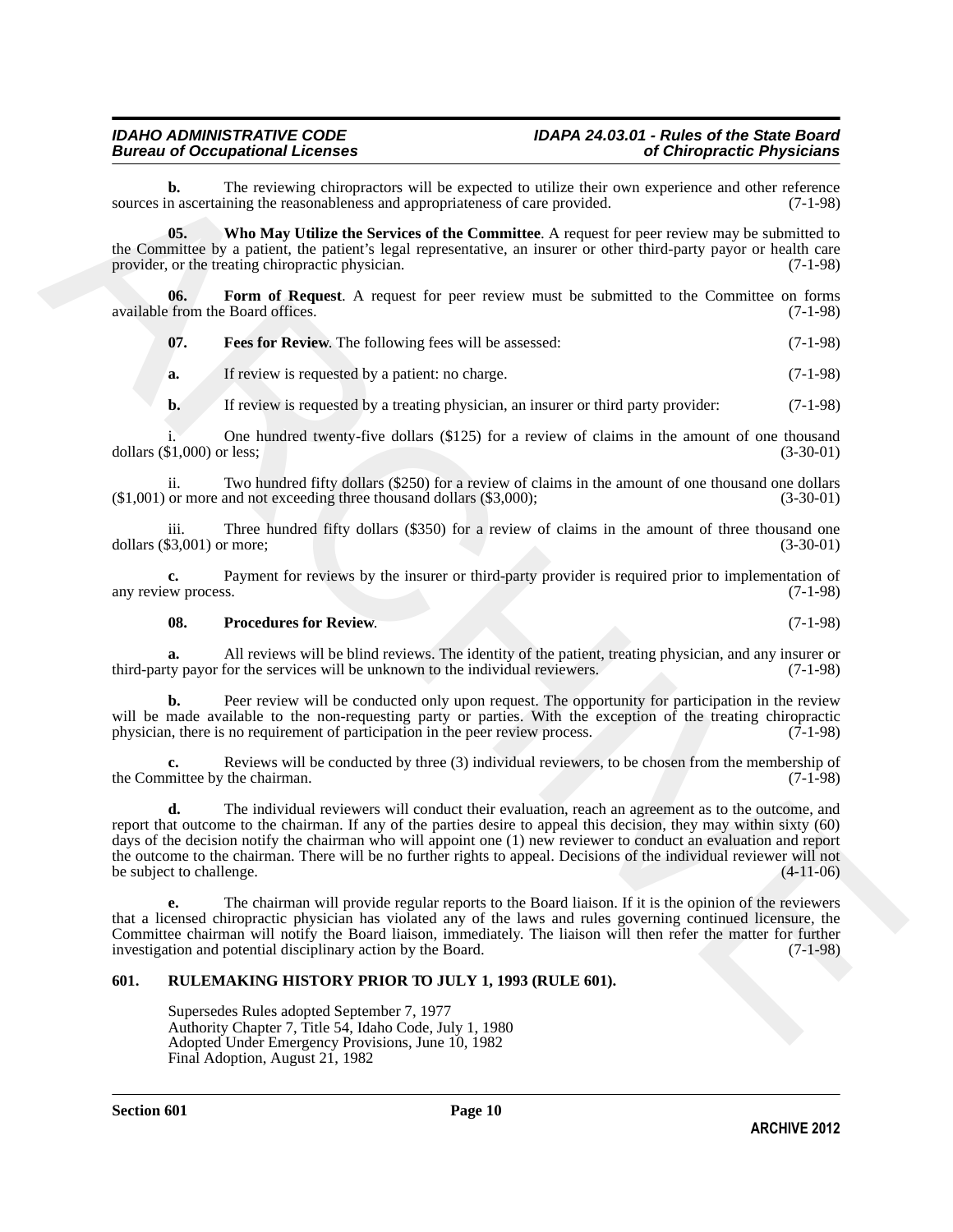### *Bureau of Occupational Licenses*

As Amended December 21, 1987 Effective January 11, 1988 Adopted Under Emergency Provisions, March 29, 1993 Adopted Under Temporary Provisions, July 1, 1997 (7-1-98)

#### <span id="page-10-0"></span>**602. -- 604. (RESERVED)**

#### <span id="page-10-3"></span><span id="page-10-1"></span>**605. CODE OF ETHICS (RULE 605).**

Chiropractic physicians are responsible for maintaining and promoting ethical practice in accordance with the ethical principles set forth in Appendix A in these rules. (4-7-11)

#### <span id="page-10-2"></span>**606. -- 999. (RESERVED)**

#### **Appendix A – Chiropractic Physicians Code of Ethics**

#### **PREAMBLE**

This code of ethics set forth principles for the ethical practice of chiropractic. All chiropractic physicians are responsible for maintaining and promoting ethical practice and otherwise complying with the terms of this code of ethics. To this end, the chiropractic physician shall act in the best interest of the patient. This code of ethics shall be binding on all chiropractic physicians.

#### **1. Duty to Report**

A. Duty to Report. It shall be the duty of every licensee to notify the Board through the Bureau of Occupational Licenses of any violation of the Chiropractic Act or Board Rules, if the licensee has personal knowledge of the conduct.

B. Reporting of Certain Judgments to Board. If a judgment is entered against a licensee in any court, or a settlement is reached on a claim involving malpractice exceeding fifty thousand dollars (\$50,000), a licensee shall report that fact to the Board within thirty (30) days. The licensee may satisfy the provision of this subsection if he/she provides the Board with a copy of the judgment or settlement.

If a licensee is convicted of a felony or a crime involving dishonesty, theft, violence, habitual use of drugs or alcohol, or sexual misconduct, he/she shall report that fact to the board within thirty (30) days following the conviction.

#### **2. Advertising of Research Projects**

A A America Character 2.1, 1987<br>
There hammer 11, 1988<br>
There Franches 2.1, 1987<br>
Adopted Universe Transfer Towards March 29, 1993<br>
Adopted Universe Department (European March 20, 1997)<br> **(6).** - GODE OF EXTRICS (RULE 605 Advertisement of Affiliation with Research Projects. If a licensee advertises any affiliation with a research project, he must make a written statement of the objectives, cost and budget of the project, and the person conducting the research. Such statements are to be made available at the request of the Board, to scientific organizations, and to the general public. The advertisement must indicate that it is supported by clinical research. Any willful failure to comply with these requirements will be deemed false and deceptive advertising under rule 450. Licensee must comply with all state and federal laws and regulations governing research projects on humans, and shall obtain "Institutional Review Board" (IRB) approval as established and set forth in the U.S. Code of Federal Regulations, Title 45, Part 46, Subpart A (45 CFR 46.101-46-505).

#### **3. Sexual Misconduct**

The doctor-patient relationship requires the chiropractic physician to exercise utmost care that he or she will do nothing to exploit the trust and dependency of the patient. Sexual misconduct is a form of behavior that adversely affects the public welfare and harms patients individually and collectively. Sexual misconduct exploits the doctorpatient relationship and is a violation of the public trust. This section of the Code of Ethics shall not apply between a chiropractor and their spouse.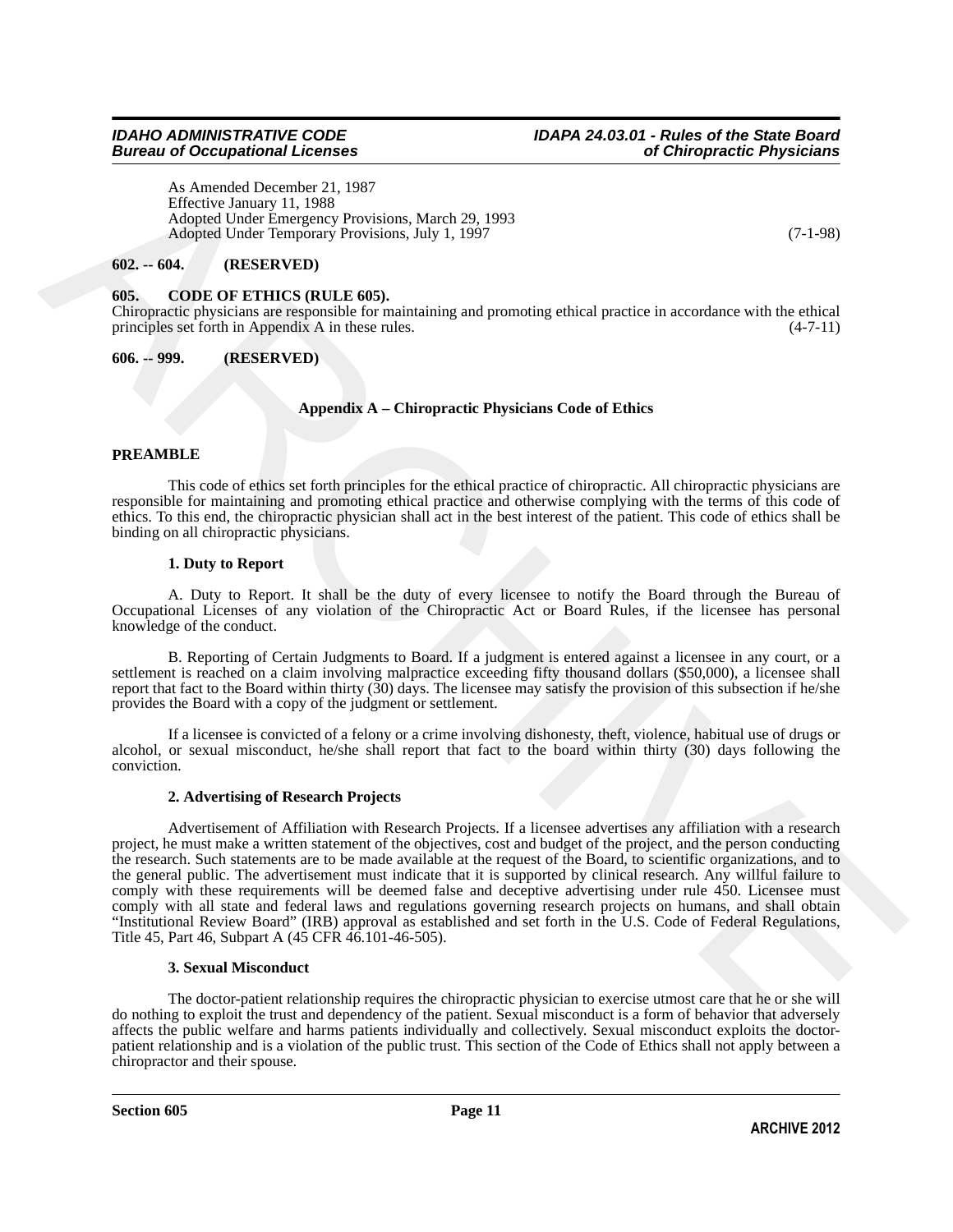For the purposes of this subsection, sexual misconduct is divided into sub-categories based upon the severity of the conduct:

A. Sexual Impropriety. Any behavior such as gestures, expressions, and statements which are sexually suggestive or demeaning to a patient, or which demonstrate a lack of respect for a patient's privacy.

B. Sexual Violation. Physician-patient contact of a sexual nature, whether initiated by the physician or the patient.

C. A chiropractic physician shall wait at least one (1) year ("waiting period") following the termination of a professional doctor-patient relationship, before beginning any type of sexual relationship with a former patient.

#### **4. Pre-Paid Funds**

The the partnass of this subsection, sexual wisconduct is divided into sub-exaggeries hused top on the serving<br>  $\Lambda$ . Second impropriate Any behavior anch as genuss, expressions, and statements which are sexually<br>
appeare A chiropractic physician shall promptly refund any unearned fees within thirty (30) days upon request and cancellation of the pre-paid contract. A full accounting of the patient account shall be provided to the patient at the time of the refund or upon request.